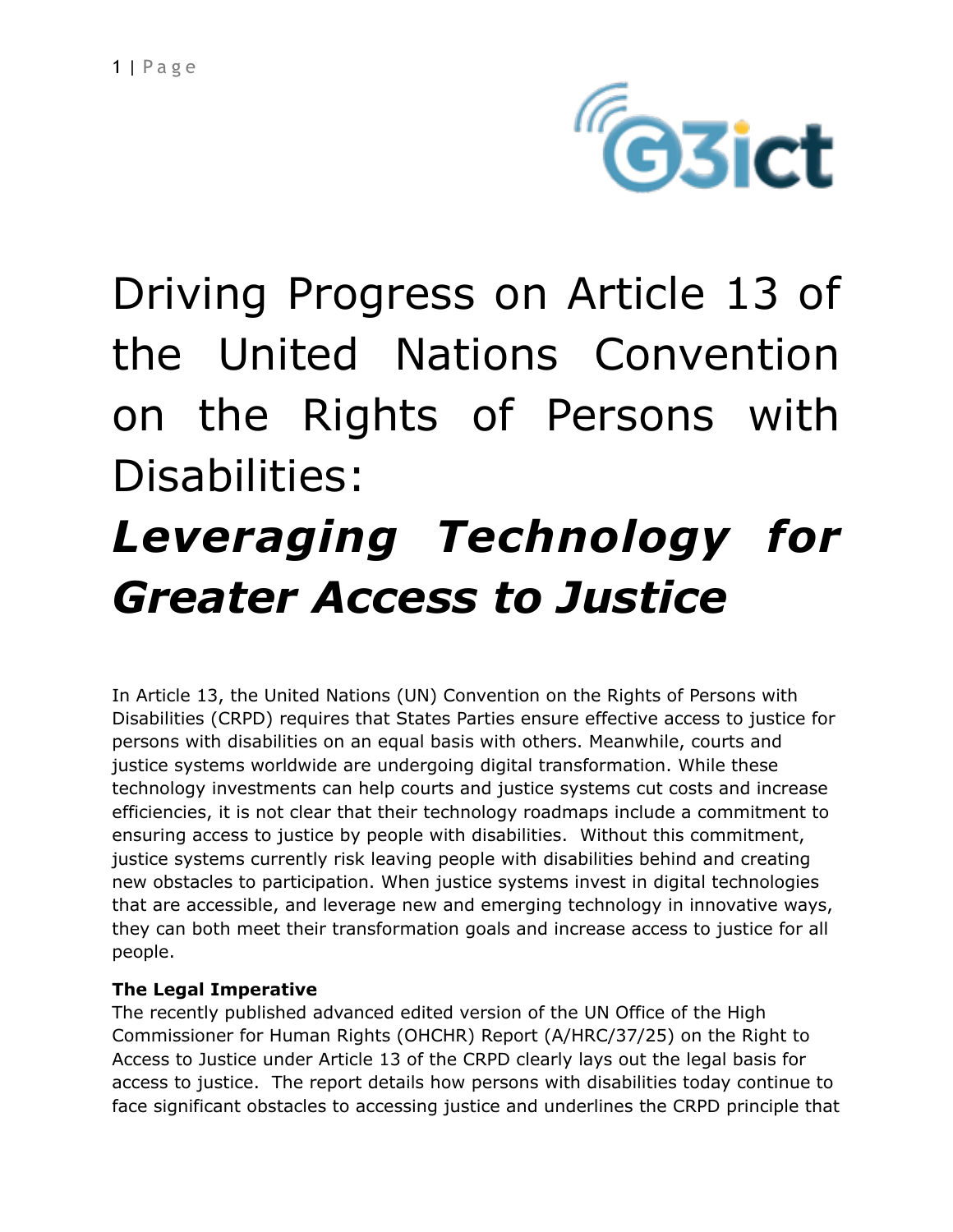

justice system" is core to access to justice.

The CRPD, ratified by over 170 countries, is the first international human rights treaty to make explicit the right to access to justice. It defines what access means for persons with disabilities, including by specifying tools to overcome barriers. It makes clear that the administration of justice is fundamental both to governance and citizenship. Under the CRPD, persons with disabilities must be able to effectively participate, directly or indirectly, in all legal proceedings, including at the investigative and other preliminary stages, and in all possible roles, for example as a claimant, defendant, witness, qualified expert, juror, judge or lawyer. Article 9 (2) (h) of the CRPD calls on States Parties to promote accessible legal information to persons with disabilities and to society at large by using a full and varied range of formats and modes of communication. It also notes that new technologies can help to achieve that objective.

Persons with disabilities continue to face restrictions to their participation in various capacities in legal proceedings, for example as judges, prosecutors, witnesses or jurors. The OHCHR report states that access to justice is often denied to persons with disabilities due to a lack of accessibility and access to information. This applies to both criminal proceedings and civil matters. These obstacles result in persons with disabilities being denied of their legal standing and due process guarantees. The OHCHR confirms that effective access to information and communication could enable persons with disabilities to both know and defend their rights and, importantly, that accessible Information and Communication Technologies (ICT) can contribute to improving access to justice.

G3ict emphatically agrees with the OHCHR report's assertion that the use of existing accessible ICTs can contribute to improving access to justice worldwide and there is a significant role for new and emerging technologies to act as tools for promoting access to justice for people with disabilities.

## **A Global Digital Transformation**

The majority of court systems worldwide are still paper-based, but that is changing. According to a study by the American Bar Association (ABA), 55% of trial lawyers in the United States use technology in the courtroom, including 33% to access evidence and key documents. That is up from 28% in 2014. The same ABA study shows that in the United States in 2017, 22% of courtrooms provided touch screens, compared to 16% just the previous year. Audio hardware provided or supported in courtrooms also showed an increase.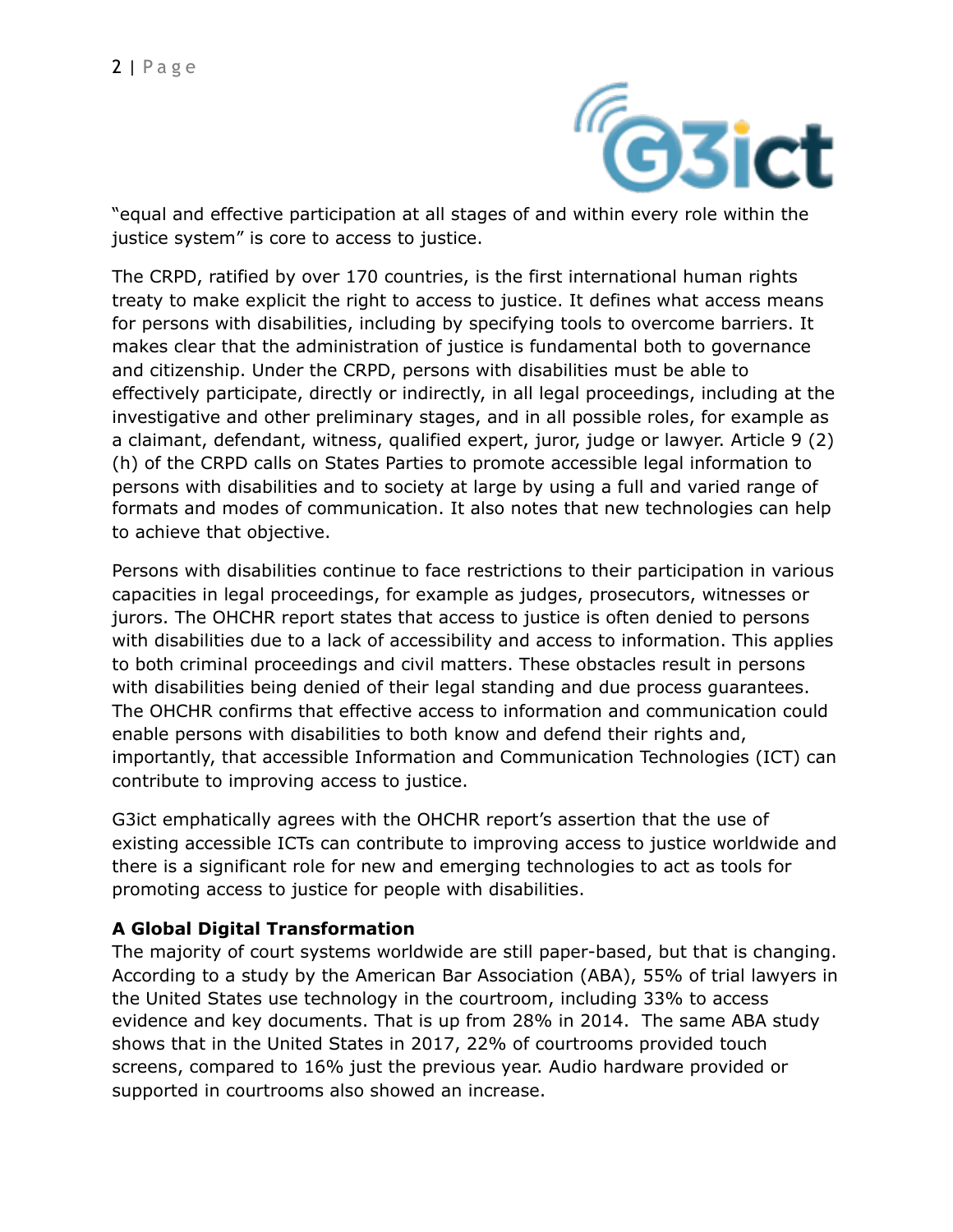

In Brazil, the State Court of Justice of Sao Paulo, implemented a comprehensive technology plan to modernize the court to make it more efficient, including by requiring all justice processes be conducted and stored digitally. Attorneys can conduct simple court services from their own technology devices (for example, smartphones, tablets, and laptops) and judges, attorneys, and citizens can access case information remotely. Moreover, the entire population can track their cases via their own smartphones. Before moving to a digital platform in 2017, justice systems in the United Kingdom generated a million pages of documents a day or 365 million pages a year. Digitizing its processes by using technology and the cloud enabled justices to work remotely and staff to manage growing caseloads more efficiently. Mainstream digital transformations of courts and justice systems like this are taking place in many geographies around the world.

These digital transformations can also promote greater inclusion and access to justice for persons with disabilities if investments are made in technologies that are accessible and when technology is used in innovative and inclusive ways. But it is critical that technology investments in justice systems include an explicit focus on accessibility. As early as 2004, Peter Blanck points out in his groundbreaking article, *Disability Civil Rights Law and Policy: Accessible Courtroom Technology*, that while technology can certainly enhance courtroom proceedings, without careful consideration it also can further isolate persons with disabilities from meaningful participation in the justice system. Blanck also makes the important point that investments in accessible and assistive technologies for persons with disabilities, for example real-time captioning for deaf and hard of hearing persons, can also benefit in courtroom proceedings many others who do not have disabilities.

#### **Technology and Access to Justice**

Nicole Bradick, CEO of the legal technology development firm Theory and Principle asserts in an interview with Legal Tech News (February 5, 2018) that technology needs to play a more prominent role in promoting greater access to justice. She states, "The legal community has been at this mission for a while now, and the latest numbers indicate that 86 percent of civil legal issues facing low-income Americans receive no meaningful legal help. And that's just civil issues. Technology has the obvious advantage of scaling knowledge and information to people who need it." G3ict believes persons with disabilities can be among the greatest beneficiaries of the effective and inclusive use of technology in justice systems.

Leaders in the tech industry also see the potential for technology to be leveraged to enable greater access to justice. In 2016 testimony before the New York State Access to Justice Commission, Dave Heiner (a senior executive at Microsoft and the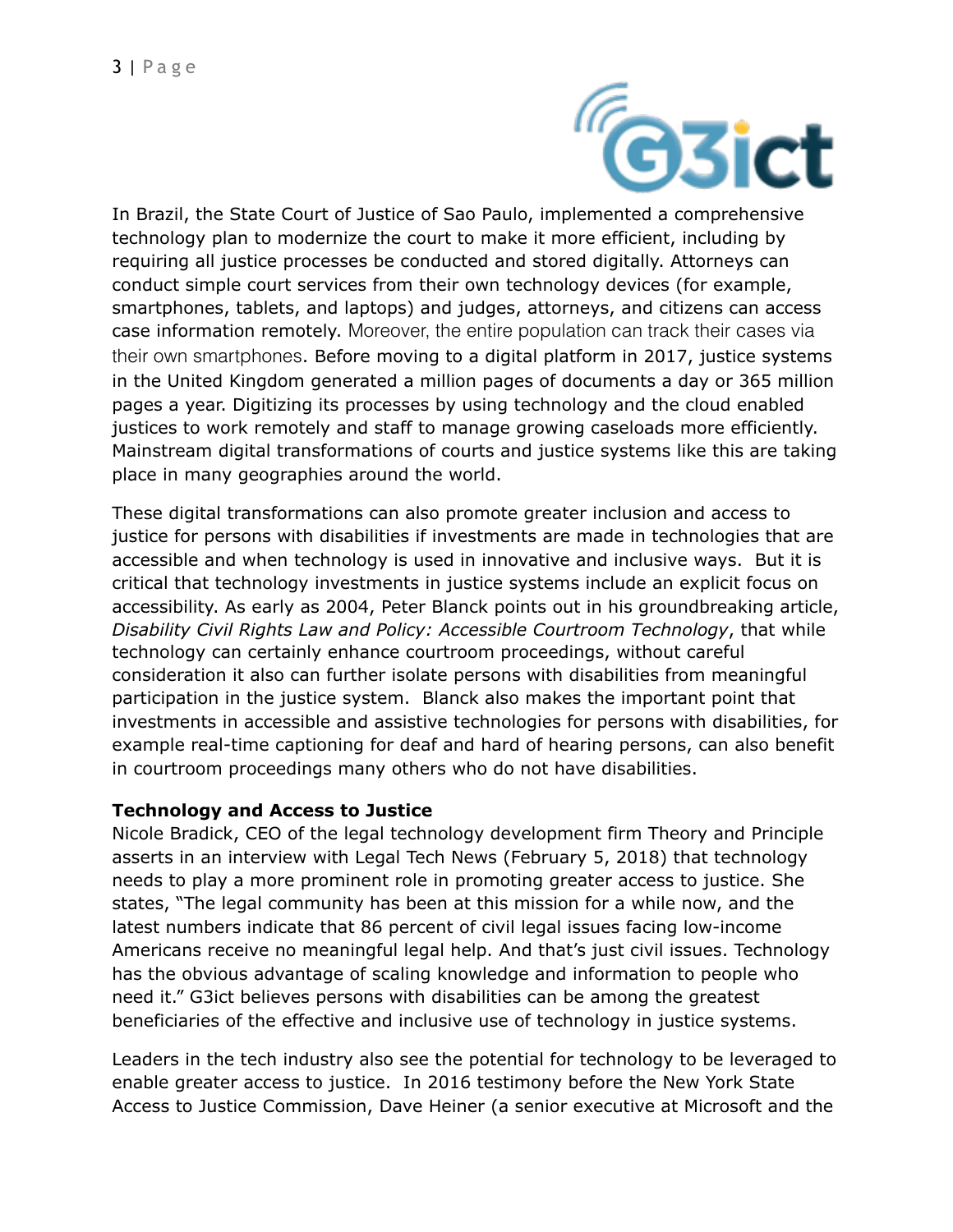

board chair of Pro Bono Net) explained that "useful technologies that could help to reduce the justice gap are available today and ready to be deployed. The challenge is primarily one of funding, and perhaps training. Additional beneficial technologies are still in early stages of development, but it is not too soon for the access to justice community to begin to plan for their deployment."

Some justice systems are making progress in closing access gaps by employing technology. The state of Alaska in the United States is a leader in using technology to enable remote court appearances via video or telephone between parties, lawyers, and sometimes the judge. People who are not able to travel to a courthouse due to distance or disability benefit from these low-tech options. These same video remote technologies support sign language interpreting services for people who are deaf when a local interpreter is not available.

The UN CRPD Committee, the body of independent experts that monitor implementation of the CRPD, raised concerns about the lack of free legal aid available to persons with disabilities. Here, technology can be employed to increase access to information and legal services. For example, in the United States, the Legal Services Corporation, Pro Bono Net, and Microsoft are developing a prototype access to justice portal that will draw on state-of-the-art cloud and Internet technologies. Once fully developed, the portal will enable people to navigate the court system and legal aid resources, learn about their legal rights, and prepare and file critical court documents in a way that is comprehensive, inclusive, and easy to navigate. With advances in machine learning and artificial intelligence, it is possible to imagine systems that allow people to communicate naturally and receive help in a comfortable "chat" format tailored to their specific needs and abilities, including for example, people with visual, intellectual, and developmental disabilities.

Looking forward, it is possible to envision benefits for persons with disabilities using technologies that are just now emerging, like virtual reality (VR). A lawyer might use VR to help a person with autism or anxiety disorders prepare ahead of time to experience a busy courtroom environment or perhaps even provide testimony remotely through an avatar. Mitch Jackson, a senior partner at Jackson & Wilson in California asserts in an article by Bloomberg Law (November 18, 2017), "it's not a matter of if VR will be used in our lives and in the courtrooms, it's a matter of when".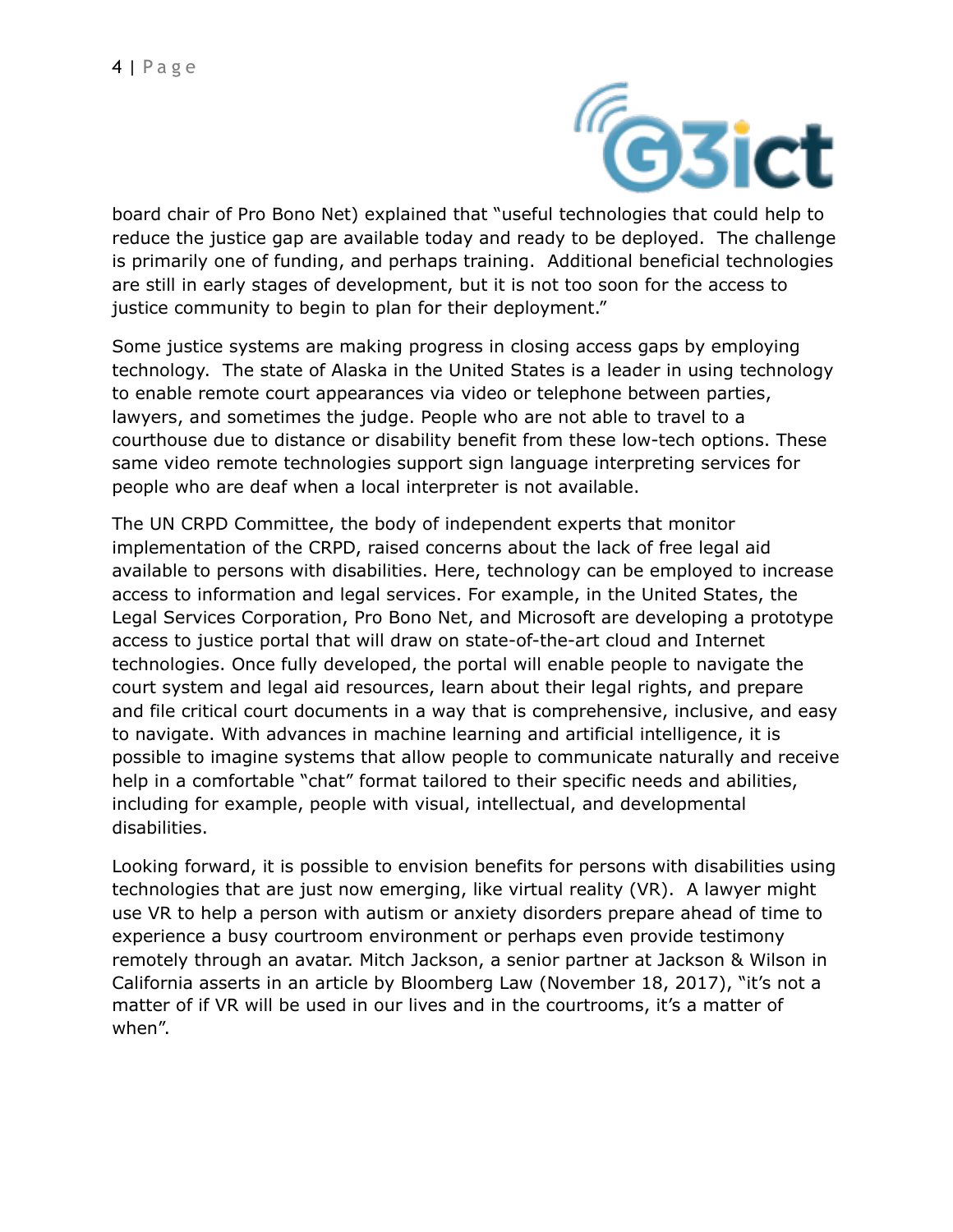

## **Addressing the Digital Divide**

As courts and justice systems move forward with investments in technology they must recognize there is already a significant and persistent digital divide for many persons with disabilities. In the United States, 23% of persons with disabilities never get online. That is nearly three times the rate for the population as a whole, which is just 8%. In their 2006 article, The Washington State Access to Justice Technology Principles: A Perspective for Justice System Professionals, Richard Zorza and Donald J Horowitz make the important point that the delivery of legal information through technology requires a capacity to access the system that some do not have, and when these access limitations, like the current digital divide, outweigh the benefits of technology, it defeats the goal of creating greater access to courts through the use of technology. We know that innovative technology solutions for increasing access to justice for persons with disabilities must be implemented together with public policies and programs (for example digital skills training, broadband deployment, etc.) to close the existing digital divide.

### **Moving Forward**

Courts and justice systems can and should take advantage of new technologies and plan for, and deploy, accessible and innovative technologies as part of their digital transformations. G3ict believes eight interrelated strategies can help courts and justice systems leverage technology to support greater access to justice for persons with disabilities.

- 1. **Recognition and Awareness:** Governments should explicitly recognize that implementing technology solutions in courts and justice systems can do more than simply increase efficiencies and reduce costs. When digital transformations are executed with a specific focus on accessibility, they can also facilitate an increased, direct, and more independent participation of persons with disabilities in courtroom proceedings in all roles (for example parties to a case, lawyers, judges, jurors, etc.). Standards and guidelines for judicial processes and procedures should be expanded and revised to include explicit accessibility requirements.
- 2. **Procurement of Accessible Technology**: Accessible technologies can be used broadly to advance non-discrimination for persons with disabilities and support their access to justice. Governments can use their "power of the purse" to advance equality through accessible courtroom technology. Requiring accessibility in all calls for tenders for technology products and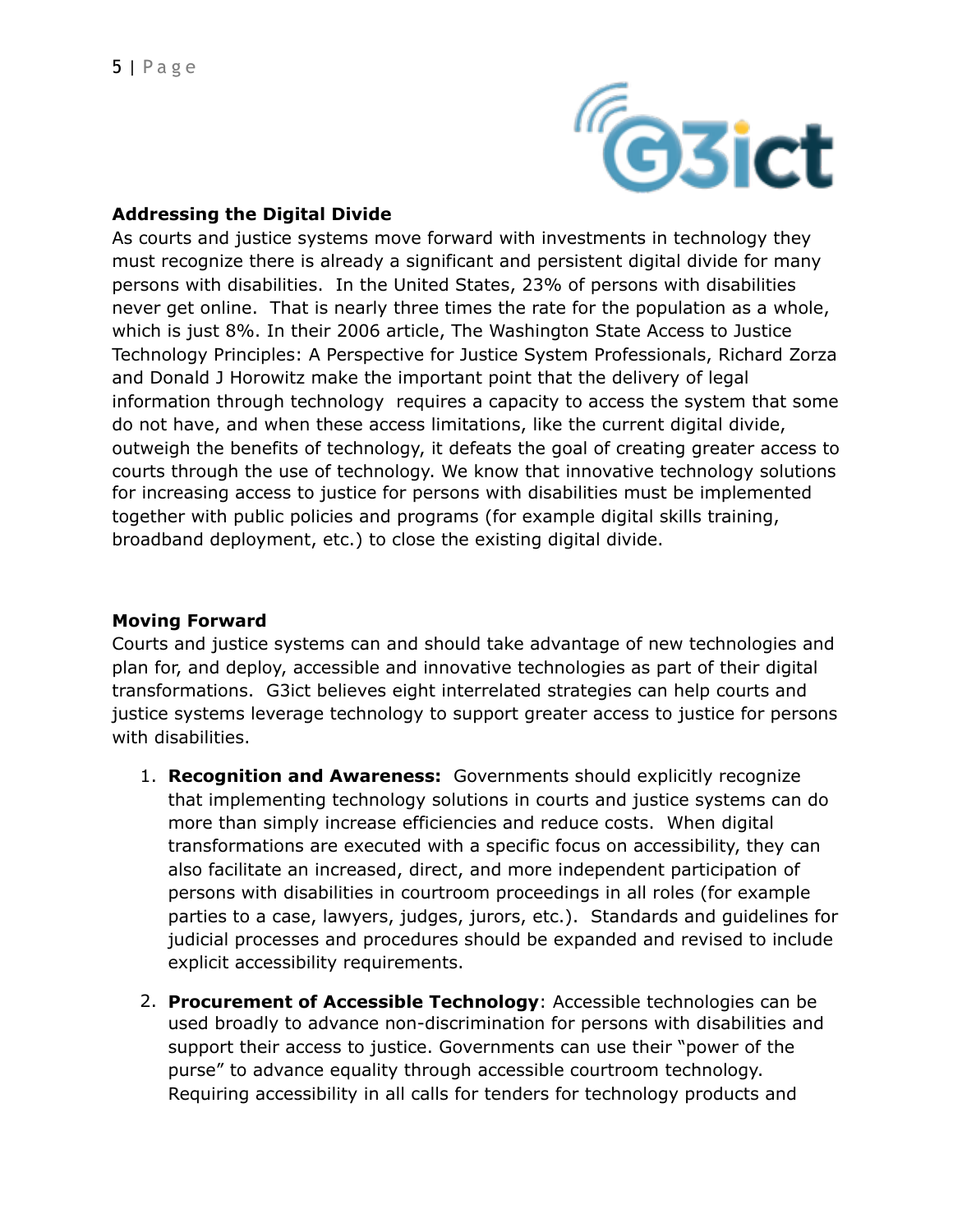

services can help ensure that the digital transformation of courts and justice systems will narrow the digital divide for persons with disabilities and increase their access to justice.

- 3. **Mainstream inclusion into legal frameworks:** The CRPD states in its preamble that mainstreaming disability into laws, policies, and regulations is an integral to strategies for sustainable development. As part of their CRPD commitments, governments can identify amendments to existing legal frameworks and opportunities for new legislation and regulation that promote the adoption of accessible technology in courts and justice systems and support broader and deeper access to justice for persons with disabilities.
- 4. **Identify and Define Good Practices:** We are still in the early stages of a global trend toward the digital transformation of courts and justice systems. This gives governments and the global community, including civil society, international organizations, and industry, an opportunity to better understand how best to leverage technology investments to promote greater digital inclusion for persons with disabilities. Identifying both good practices and challenges can support building roadmaps to increased ICT accessibility and broader access to justice.
- 5. **Training and Guidance:** Courts and justice systems worldwide need guidance in identifying ICT accessibility gaps and clearly articulating accessibility priorities. Leaders and staff in courts and justice systems would benefit from technical assistance to better design and implement ICT accessibility strategies that support digital inclusion. Key IT personnel should be certified or have demonstrated expertise in accessibility core competencies. Training should promote an understanding of how both existing and emerging technologies can be leveraged to promote greater access and involve a broad range of citizens and organizations, including from the disability community.
- 6. **Support Inclusive Innovation:** Leveraging technology to increase access will require infusing accessibility and inclusive design into the innovation and incubation of new courtroom and legal technology solutions. Governments should commit to supporting the development and deployment of new and emerging technology solutions that both benefit courts and justice systems and that also are inclusive of all persons. This will require government leaders, civil society and technology experts joining together to create conditions for a more citizen-driven and inclusive innovation process.